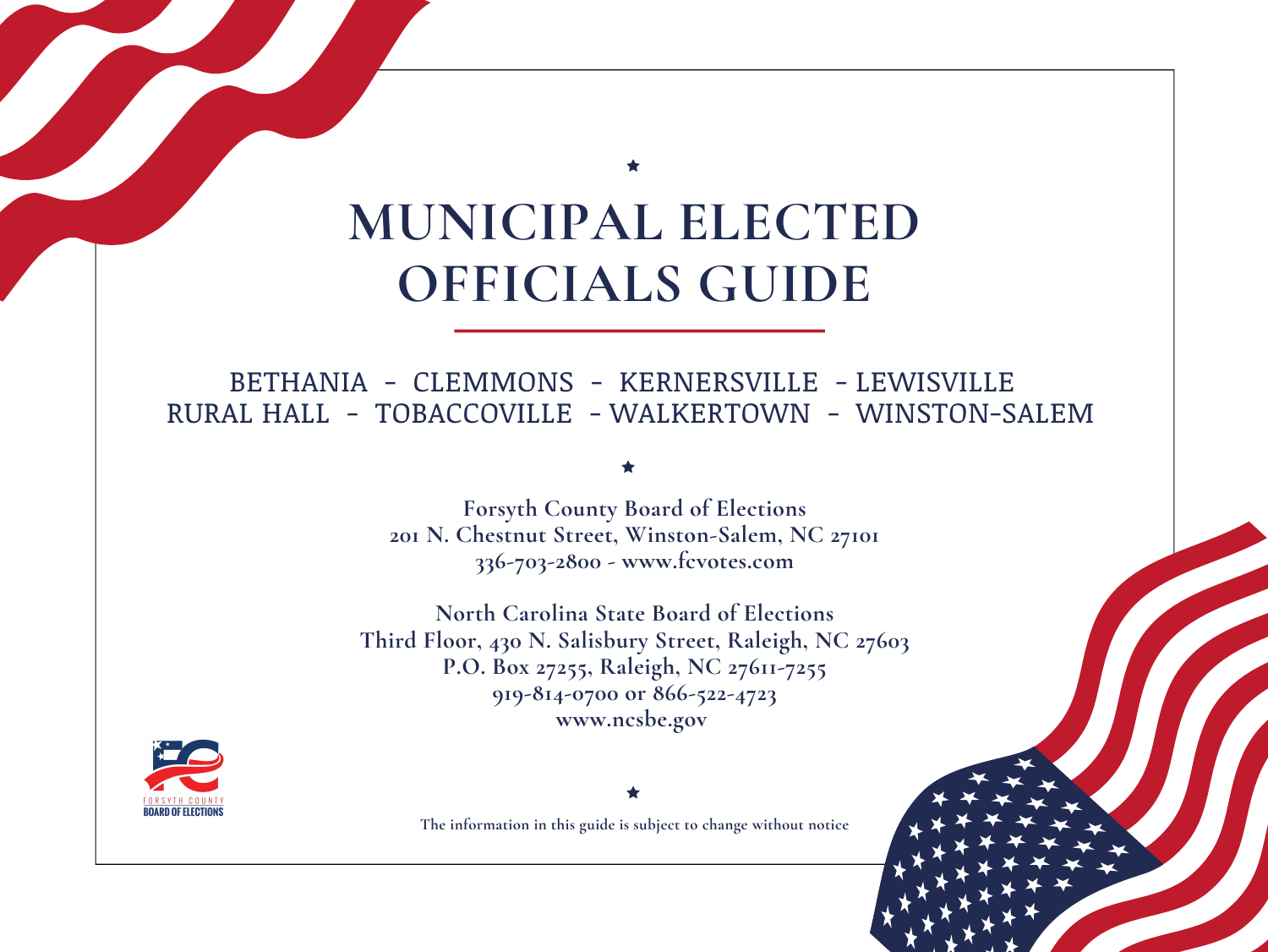**Town of Bethania** Non-Partisan Plurality Election

**Mayor Elected by Commissioners - 4 yr. term Commissioners - 4 yr. term - staggered** email: office@townofbethania.org

**Brent Rockett - Mayor (2021-2025)** 5208 Bear Creek Road, Winston-Salem, NC 27106  $(336)$  922-4317 - rockettman54@earthlink.net

**Michelle Leonard - Mayor Pro Tem (2019-2023) 5**575 Main Street, Pfafftown, NC 27040 PO Box 261, Bethania, NC 27010 (336) 924-3273

**John Rogers (2019-2023)** PO Box 257, Bethania, NC 27010 (919) 646-1936 - jwrogers312@gmail.com

**Randy Rogers (2019-2023)** PO Box 337, Bethania, NC 27010 (336) 468-7167 - randyr1112@gmail.com

**Thomas Beroth (2021-2025)** 5391 Bethania Road, Winston-Salem, NC 27106 PO Box 50, Bethania, NC 27010 (336) 924-8293 - cobradoc@juno.com

**Village of Clemmons** Non-Partisan Plurality Election

**Mayor - 2 yr. term**

**Mike Rogers - Mayor (2021-2023)** 110 Stanwell Court, Clemmons, NC 27012 (336) 749 - 0849 - mrogers@clemmons.org

**Councilmen - 4 yr. term - staggered, last place serves 2 yr. term**

**Michelle Barson - Mayor Pro Tem (2021-2025)** 3929 Woodhaven Court, Clemmons, NC 27012 (614) 404-2111 - mbarson@clemmons.org

**Christopher Wrights - (2019-2023)** 420 Drumheller Road, Clemmons, NC 27012 (336) 978-0816 - wrightsnursery@yahoo.com

**Bradley Taylor (2021-2025)** 1745 Ammons Drive, Clemmons, NC 27012  $(336)$  439-5182 – btaylor@clemmons.org

**Mike Combest (2021-2025)** 8013 Riverview Drive, Clemmons, NC 27012 (336) 439-5180 - mcombest@clemmons.org

**Mary Cameron (2021-2025)** 7927 Abelia Way, Clemmons, NC 27012 (336) 816-4712 - mcameron@clemmons.org **Town of Kernersville** Non-Partisan Plurality Election

**Mayor - 2 yr. term**

**Dawn H. Morgan – Mayor (2021-2023)** PO Box 2424, Kernersville, NC 27284 (336) 407-3082 - dmorgan@toknc.com

**Alderman 2 yr. term – not staggered**

**Bill Apple – Mayor Pro Tem (2021-2023)** 445 Bent Creek Trail, Kernersville, NC 27284 (336) 894-4578 - bapple@toknc.com

**John Barrow (2021-2023)** 518 Bent Creek Trail, Kernersville, NC 27284 (336) 996-3636 - jbarrow@toknc.com

**James J.R. Gorham (2021-2023)** 804 Wood Dale Drive, Kernersville, NC 27284 (336) 813-5111 - jrgorham@toknc.com

**Joe Pinnix (2021-2023)** PO Box 878, Kernersville, NC 27285 (336) 978-9004 - jpinnix@toknc.com

**Chris Thompson (2021-2023)** 1178 Marietta Drive, Kernersville, NC 27284 (336) 345-3679 - cthompson@toknc.com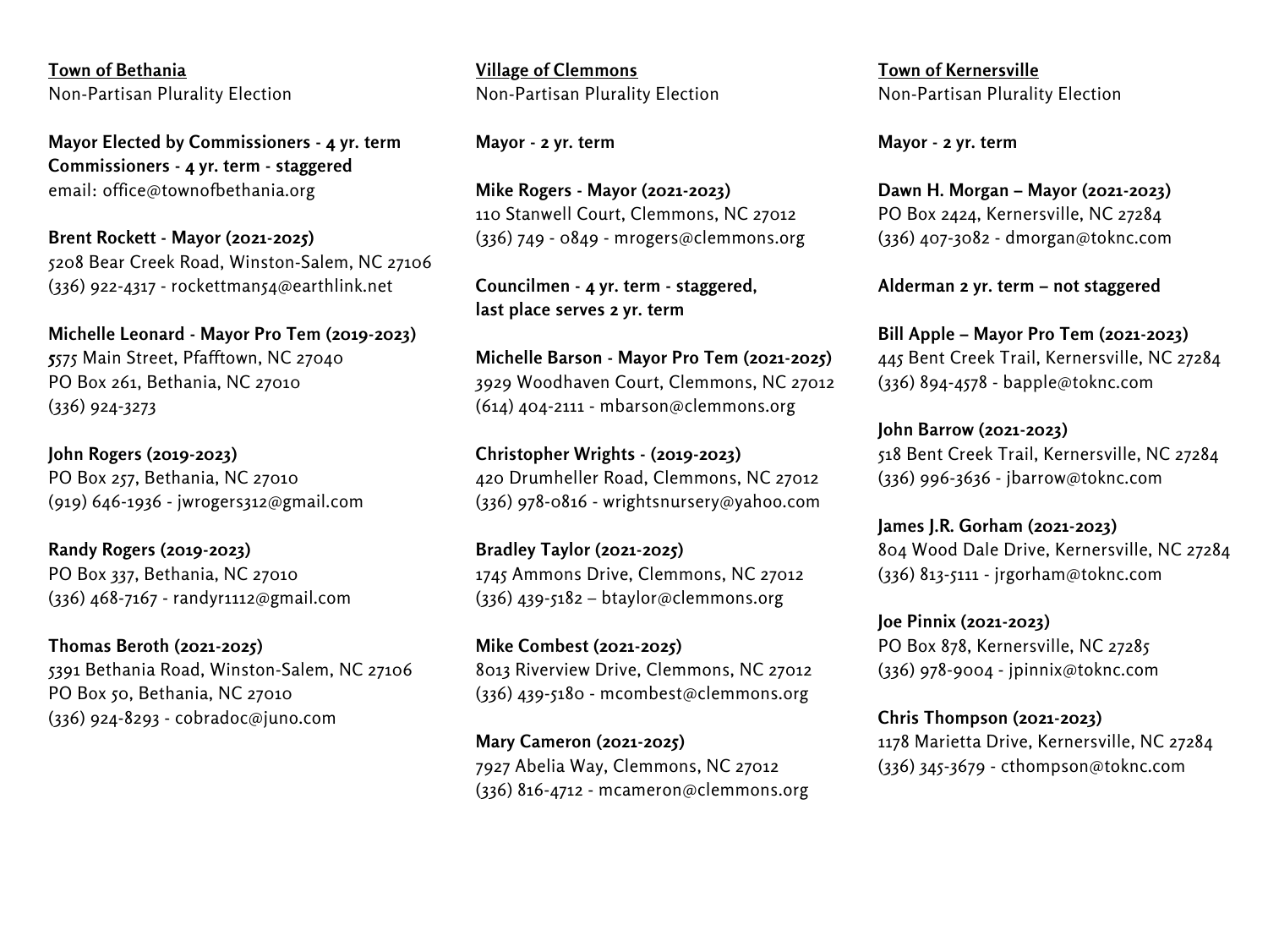**Town of Lewisville** Non-Partisan Plurality Election

**Mayor – 2yr. term**

**Michael L. Horn (2021-2023)** 1125 Fallbrook Lane, Lewisville, NC 27023 (336) 712-3555 - mikeh@velaagency.com

**Councilmen 2 yr. term - not staggered**

**Jeanne Marie Foster – Mayor Pro Tem (2021-2023) Susan H. Gordon (2019 - 2023)** 8589 Brook Meadow Lane, Lewisville, NC 27023 (336) 287-9696 - jfoster@lewisvillenc.net

**Fred Franklin (2021-2023)** 1420 Conrad Sawmill Road, Lewisville, NC 27023 (336) 945-4477 - ffranklin@lewisvillenc.net

**Melissa Hunt (2021-2023)** 1809 Ellison Creek Road, Lewisville, NC 27023 (336) 734-3118 - mhunt@lewisvillenc.net

**Kenneth Sadler (2021-2023)** 8519 Brook Meadow Lane, Lewisville, NC 27023 (336) 945-4439 - ksadler@lewisvillenc.net

**David Smitherman (2021-2023)** 124 Oak Leaf Lane, Lewisville, NC 27023 (336) 946-6350 - dsmitherman@lewisvillenc.net

**Jane Welch (2021-2023)** 250 Arrow Leaf Drive, Lewisville, NC 27023 (336) 945-9428 - jwelch@lewisvillenc.net

**Town of Rural Hall** Non-Partisan Plurality Election

### **Mayor - 4 yr. term**

**Timothy (Tim) Flinchum (2019 - 2023)** 7206 Broad Street, Rural Hall, NC 27045 (336) 403-2191 - tflinchum@mail.ruralhall.com

**Councilmen 4 yr. term – staggered**

7430 Broad Street, Rural Hall, NC 27045 (336) 692-8608 - shgordon@mail.ruralhall.com

**Terry M. Bennett (2021-2025)** 267 Spring Ridge Road, Rural Hall, NC 27045 (336) 416-6428 - tbennett@ruralhall.com

**Eddie Horn (2021-2025)** 7660 Broad Street, Rural Hall, NC 27045 (336) 399-9748 - nhorn@ruralhall.com

**Vacant Seat**

**Village of Tobaccoville** Non-Partisan Plurality Election

**Mayor – 2yr. term**

**Myron W. Marion – Mayor (2021-2023)** 3500 Richardson Avenue, Tobaccoville, NC 27050 PO Box 2361 King, NC 27021 (336) 983-7804 - mwmarion@windstream.net

**Councilmen 4 yr. term – staggered**

**Carla Hall (2019-2023) Unexpired Term** 3590 Mary Ridge Road, Tobaccoville, NC 27050 (336) 682-597 – carladenisehall@yahoo.com

**Lori Shore-Smith – Mayor Pro Tem (2021-2025)** 8355 Butner Road, Tobaccoville, NC 27050 (336) 983-0449 - LoveMyK9s@windstream.net

**Boyce E. Shore (2021-2025)** 3650 Rolling Hill Drive, Tobaccoville, NC 27050 (336) 408-5405 - boyce.shore@gmail.com

**Mark Baker (2019-2023) Unexpired Term** 2965 Rhonswood Drive, Tobaccoville, NC 27050 (336) 969-4913 - mayor@tobaccovillenc.org